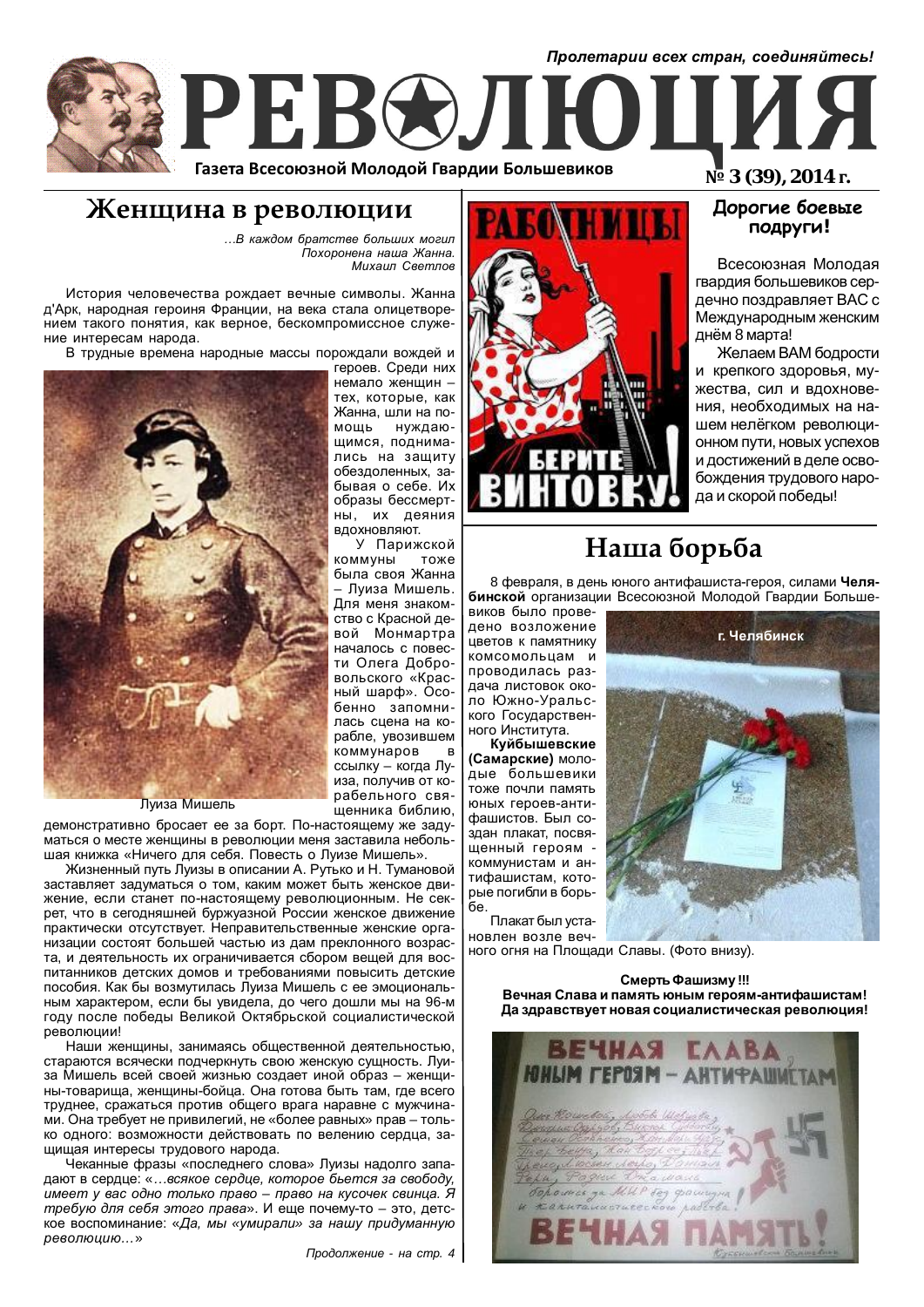## **©ǽȖȟȪȚȜȘȟȨȓȕȒȡ» ȖȟȠȎȠȪȭȜȏȎȐȠȜțȜȚȖȕȎȤȖȖ – ȑȞȭȕțȩȓ**  $\phi$ альшивки, состряпанные врагами Советской власти

Одной из самых грандиозных подделок в истории нашей страны является так называемое «Политическое завещание», которое, якобы, продиктовал своим секретарям В. И. Ленин в последние годы своей жизни. И то, что одна часть этих «документов» искажена, а другая не имеет никакого отношения к Владимиру Ильичу, можно считать уже доказанным фактом.

Так называемое «Письмо к съезду», статья об автономизации (по мнению разномастного антисоветского сброда, написанные Лениным) пропитаны ядовитым антисталинизмом. Но это явно противоречит всем законам логики. Владимир Ильич всегда ценил И.В. Сталина за его выдающиеся способности большевистского идеолога, агитатора, организатора, знатока национального вопроса. Иосиф Виссарионович еще до Великой Октябрьской социалистической революции был одним из тех, на кого опирался Ленин в борьбе против меньшевиков, «легальных марксистов», «экономистов» и других

представителей мелкой и средней буржуазии, выступающих против пролетариата и его революционной идеологии – большевизма. Вместе с В.И. Лениным И.В. Сталин был организатором вооруженного восстания в Петрограie в октябре 1917 года. После того, как Россия стала Советской, Ленин, как Председатель Совета Народных Комиссаров (правительства) РСФСР, поручал Сталину «развязывать» самые сложные «узлы», возникающие на фронтах гражданской войны. Сталину. благодаря его твердому характеру и выдающимся организаторским способностям, удалось исправить и повернуть в выгодное для Советской России русло развитие событий под Царицыным, Петроградом, на западном Урале. При активном руководящем участии Иосифа Виссарионовича Красная Армия разбила белогвардейские войска Деникина, Юденича, Врангеля. Уже к октябрю 1917 года Сталин был правой рукой Ильича при решении всех

важнейших государственных вопросов. Ленин чувствовал и понимал, что Сталин к концу гражданской войны вырос в перспективного и выдающегося государственного деятеля Советской страны. Владимир Ильич считал Сталина самым надежным своим соратником, на которого можно положиться в трудную минуту. Поэтому в 1922 году по предложению Ленина и состоялось назначение Иосифа Виссарионовича на должность Генерального секретаря ЦК ВКП(б). По сути это была передача власти уже тяжело больным Лениным в руки более молодого, чрезвычайно талантливого идеолога и организатора. .<br>Владимир Ильич очень хорошо знал, что Сталин никогда не предаст идей большевизма, коммунизма, никогда не промотает наследство, доставшееся ему в виде Советской республики, строящей социализм.

И если у человека все в порядке с логикой (что в наше время, к сожалению, является для многих большой проблемой). он должен понимать, что Ленин, которому никогда не изменяло чувство здравого смысла, в условиях еще далеко не устоявшейся внутриполитической ситуации, в положении постоянной угрозы нападения иностранных капиталистических держав, всячески стремился к стабилизации пролетарского государства, к укреплению Советской власти. Поэтому даже просто публичная критика в адрес Генерального секретаря, не говоря УЖЕ О DEЗКИХ ВЫСКАЗЫВАНИЯХ В ЕГО АДDЕС, КОТОРЫЕ СОДЕРЖАТСЯ в так называемом «Письме к съезду», - это не просто неразумные слова, а близкая к самоубийственной политика, которая может окончиться печально для Советской власти, для недавно образованного по инициативе Ленина СССР. Владимир Ильич был заинтересован в том, чтобы Советская власть была прочна как сталь, большевистская партия стала крепкой как гранит. Так называемое «Политическое завещание», наоборот, привело к тому, что в партии образовалась глубокая трещина, которая пусть и через семьдесят лет, все-таки, привела к развалу СССР.

Какой же вывод можно сделать? «Письмо к съезду» по заказу зарубежных империалистических сил состряпали троцкисты, а потом кое-что за них (имеется в виду статья об автономизации) доделали хрушевцы с горбачевцами. Троцкий и его шайка это совершили для подготовки отстранения Сталина и его сторонников от руководства страной и, тем самым, для ослабления Советской власти, для облегчения ее демонтажа, как это позже сделали Горбачев, Ельцин и их банда с Советским Союзом. А хрушевцы с горбачевцами сфальсифицировали документы для того, чтобы большевистская, сталинская политика никогда уже больше не возродилась в нашей стране и не помешала им творить свои антинародные дела.

Но тот факт, что «Письмо к съезду», статью об автономиза-

ции и другие антисталинские тексты Ленин не писал, можно доказать и другими способами.

Во-первых, во всех этих статьях стиль изложения МЫСЛИ СОВСАМ НА ЛАНИНСКИЙ Нет терминов, логических суждений, выражений, которыми обычно пользовался в своих выступлениях Владимир Ильич.

Во-вторых, в текстах встречаются странные исправления, подчистки и правки, явно внесенные позднее. Непонятно, чьей рукой эти статьи были написаны (В.И. Ленин в последние годы своей жизни уже не мог писать, а только й диктовал).

В-третьих, сложно прелставить, чтобы тяжело больной человек, каким был Ленин в период с конца 1922 года, демонстрировал немалую энергию и политическую активность, проявляющиеся в данных статьях.

В-четвертых, ругая И.В. Сталина, автор текстов выставляет в выгодном свете Троцкого, которого Владимир Ильич и до, и после октября 1917 года почти всегда рассматривал как, мягко говоря, политического противника.

В-пятых, нет ни единого документа, который бы в режиме реального времени зафиксировал (подтвердил) работу В.И. Ленина над указанными статьями. Эти антисталинские тексты не были в свое время даже зарегистрированы в ленинском секретариате.

В-шестых, в дневниковых записях врачей и секретарей В.И. Ленина часто не совпадают даты его работы над последними в жизни Вождя статьями. Доктора пишут одно, помощники Владимира Ильича - другое.

В-седьмых, если бы Ленин решил за что-то серьезно и публично покритиковать И.В. Сталина, то он бы сначала сообщил об этом в Политбюро ЦК и лично Иосифу Виссарионовичу, а не стал бы через головы руководящих работников ВКП(б) обращаться прямо к съезду.

Исходя из всего вышеизложенного, нужно сделать вывод о том, что настоящие коммунисты и серьезные, объективные историки не могут рассматривать «Письмо к съезду», статью об автономизации и другие антисталинские тексты как ленинские работы. Эти фальшивки - идеологическая ди**версия против большевизма.** А тот, кто не согласен с этим мнением вольно или невольно помогает троцкистам и другим врагам социализма, СССР в деле противопоставления двух наших великих Вождей - Ленина и Сталина, способствует подрыву идеологии марксизма-ленинизма изнутри, создает дополнительные препятствия в деле возрождения в нашей стране социализма и СССР.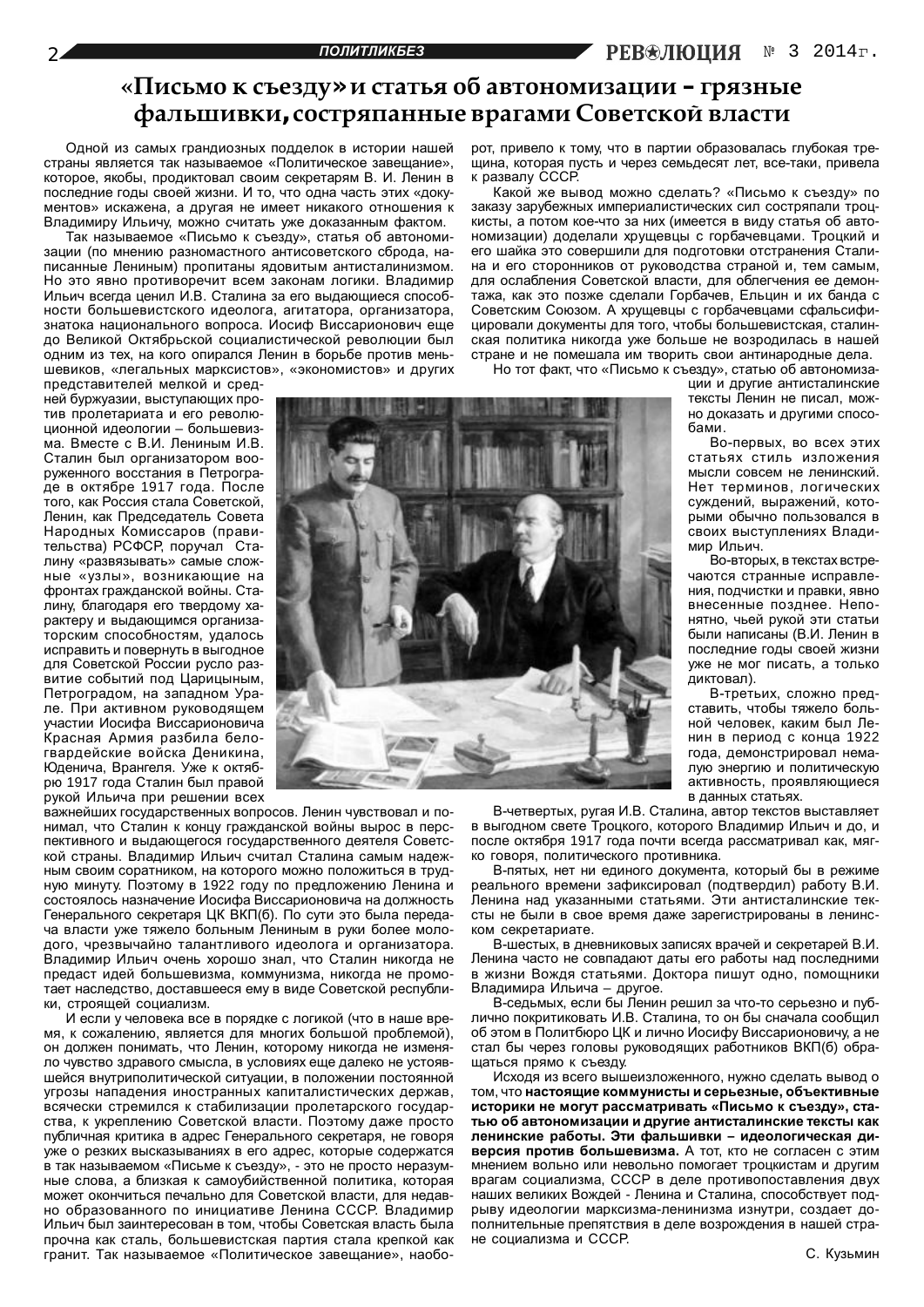# Футбольный фанатизм и жалкая пародия

Родина футбольного фанатизма - Англия. В середине 60-х годов прошлого века в Англии появилось молодёжное течение, чьим главным интересом был футбол и ничего постороннего в отношении него. На трибунах каждого футбольного клуба Англии появился свой сплочённый коллектив, состоящий из людей энергичных, эмоциональных, бодрых и харизматичных. Огромное желание придти на трибуны и выделяться из толпы диктовало фанатам небольшую конкретную цель, которая занимала важное место в данном командном виде спорта, так как футбольные матчи уже тогда приковывали внимание телевидения и прессы.

Кто такой футбольный фанат в истинном понимании? Это патриот своей команды, это человек, активно поддерживающий любимую команду кричалками, инструментами (барабаны, трубы, горны, свистки, громкоговорители) и атрибутикой (шарфы, баннеры, флаги, стикеры). Примерно такое же определение можно дать и футбольному фанатизму - это определённая социальная культура, объединяющая неравнодушных и активных людей, интересующихся футболом.

Уникален футбольный фанатизм и тем, что достиг широ-

чайшего распространения, при этом не имея никакой политической окраски. Скорее, можно говорить о едином стиле жизни, общей для всех футбольных болельщиков привязанности к футболу. При этом, футбольный фанатизм является открытой системой, в которую могут проникать практически любые идеи, He BH3HBAR OTTOD KEHNA CO стороны субкультуры. И это во многом сыграло свою негативную роль. Об этом подробнее.

В 70-х, 80-х годах произошло разделение на т.н. истинных футбольных фа-

 $H$ атов – ULTRAS, и околофутбольных хулиганов – HOOLIGANS. Так вот, ULTRAS по-прежнему остались верны идеалам истинного футбольного фанатизма, не предавая и не дискредитируя его, а вот HOOLIGANS стали лишь похожими на футбольных фанатов, надевая атрибутику и иногда исполняя фанатские кричалки на матчах. На самом же деле это были люди с ограниченной умственной деятельностью, которые за всю свою жизнь научились только пить алкоголь и драться. Футбольные трибуны стали для них поводом для драк с другими хулиганами из других городов или районов. Также имели место погромы на стадионах, бессмысленное и опасное применение пиротехники, которая всячески мешала проведению матчей и представляла реальную угрозу как для простых болельщиков, так и для футболистов. Жертвой околофутбольных хулиганов мог стать кто угодно, даже случайные прохожие, которые не так на них посмотрели. Так происходило потому, что, повторюсь, эти хулиганы - люди ограниченные, с плохим пониманием окружающего. Полиция является для них объектом ненависти, потому как полицейские со временем стали останавливать их «деятельность» и всячески ей противодействовать. В следствии этого в кругах околофутбольных хулиганов появилось выражение А.С.А.В., представляющее собой англоязычную аббревиатуру - All Cops Are Bastards – все копы (полицейские) - выродки.

В чём же причина появления такого феномена, как околофутбольные хулиганы? А всё просто. Сегодня в каждой стране земного шара есть люди разных наций и разной расовой принадлежности. И в каждой стране, так или иначе, есть государственные проблемы, порождаемые капитализмом. В частности – чтобы класть больше денег в свои карманы, буржуазия зазывает в свою страну трудовых мигрантов, предлагая им тяжелый, низкооплачиваемый труд. При этом трудовая миграция преподносится местному населению как форма оккупации: захват рабочих мест, жилья и т. д. Буржуазные идеологи, спонсируемые государством, поощряют неприязнь и вражду по отношению к трудовым мигрантам. Находятся люди, которые всячески пропагандируют ненависть к мигрантам среди



простых трудящихся, заявляя, что все беды государства, якобы, складываются именно из-за них.

Малограмотная часть населения на эту «удочку» сразу же «клюёт» и начинает слепо верить этим провокаторам. Так вот, одним из многих объектов для таких провокаций стали футбольные трибуны. Молодых людей с не до конца сложившимися убеждениями, неразвитыми жизненными взглядами обманывают, убеждая их в том, что драться с трудовыми мигранта-МИ - ЭТО ЗНАЧИТ «ОТСТАИВАТЬ СВОИ ИНТЕРЕСЫ» ВО СЛАВУ «НАЦИОнальной идеи», и в этой связи мигранты, болельщики и фанаты других команд, а также люди, не согласные с ними, попадают пол опрелеление «врагов»

То есть происходит пересечение и даже слияние футбольного фанатизма и правой идеологии (национализм, националсоциализм, расизм и т. д.). Обманутые молодые ребята становятся в прямом смысле слова стадом, слепо верящим в «идею», и, как следствие - мощным оружием в руках обманщиков и опорой буржуазного строя. Ведь эти «пастухи» получают финансирование за то, что проводят свои массовые акции националистического характера. Только им абсолютно напле-

вать на то, что в этих акциях могут погибнуть люди. Больше того, за «разборки» футбольных фанатов иногда выдают избиения и убийства оппозиционных активистов. Такой подход является оптимальным как для правящей буржуазии, так и для ее защитников в погонах.

В России с конца 90-х годов околофутбольные хулиганы закрепились в 90% kлубов страны. На матчах они жгут петарды с едким дымом, от которого трудно дышать, всё поле затягивается дымом и судьи не редко из-за этого останавливают матчи; пиротехнику кидают и в футболис-ТОВ, ИНОГЛА ТАМ САМЫМ НАНОСЯ ИМ ТОАВмы; ломают кресла, кидают их в сотрудников полиции и в обычных болельщиков; разворачивают растяжки со свастикой, империалистические (имперские, национал-социалистские) флаги; скандируют

нацистские и расистские лозунги и многое другое.

Но в ответ начало развиваться такое направление, как Left **Soccer.** Бесспорно, это направление несколько политизировано. Сторонники этого направления придерживаются антифашистских, коммунистических или анархистских взглядов. Но при этом люди, занимающие такие позиции, являются полноценными футбольными фанатами - они в первую очередь приходят на стадион поддержать команду, а леворадикальный подход используется только для противостояния нацистским группировкам. На протяжении всего матча фанаты типа Left Soccer могут скандировать как клубные кричалки, так и леворадикальные, но опять же, они скандируются не просто так.

Стоит отметить, что Left Soccer пропагандирует дружбу народов, интернационализм, футбол без жестокости и пафоса.

С января 2014 года в России вступил в силу закон о болельщиках. Отныне на официальные футбольные, хоккейные и другие матчи спортивных команд запрещено проходить с громкоговорителями, большими флагами и баннерами, а также скрывать свои лица. Новый документ серьезно ужесточает не только правила входа на стадион, но и правила поведения на нем. Новые правила запрешают находиться на играх в состоянии опьянения, бросать предметы в окружающих, оскорблять других людей, скрывать лица с помощью маски или шарфа. Прописан также запрет на пронос оружия, провокационных баннеров, нацистской символики, любой пиротехники и даже африканских дудок вувузел. Нарушителей ждет штраф до 10-ти тысяч рублей или общественные работы сроком до 160 часов с 3-летним запретом похода на стадион. При повторном нарушении болельщика накажут 15 тысячами рублей или арестом на 15 суток.

Я уверен, пройдёт некоторое время, и такое явление, как околофутбольные хулиганы, будет стёрто с лица Земли вместе с капитализмом. Вывод обыкновенный - околофутбольные хулиганы это жалкая пародия на истинный футбольный фанатизм.